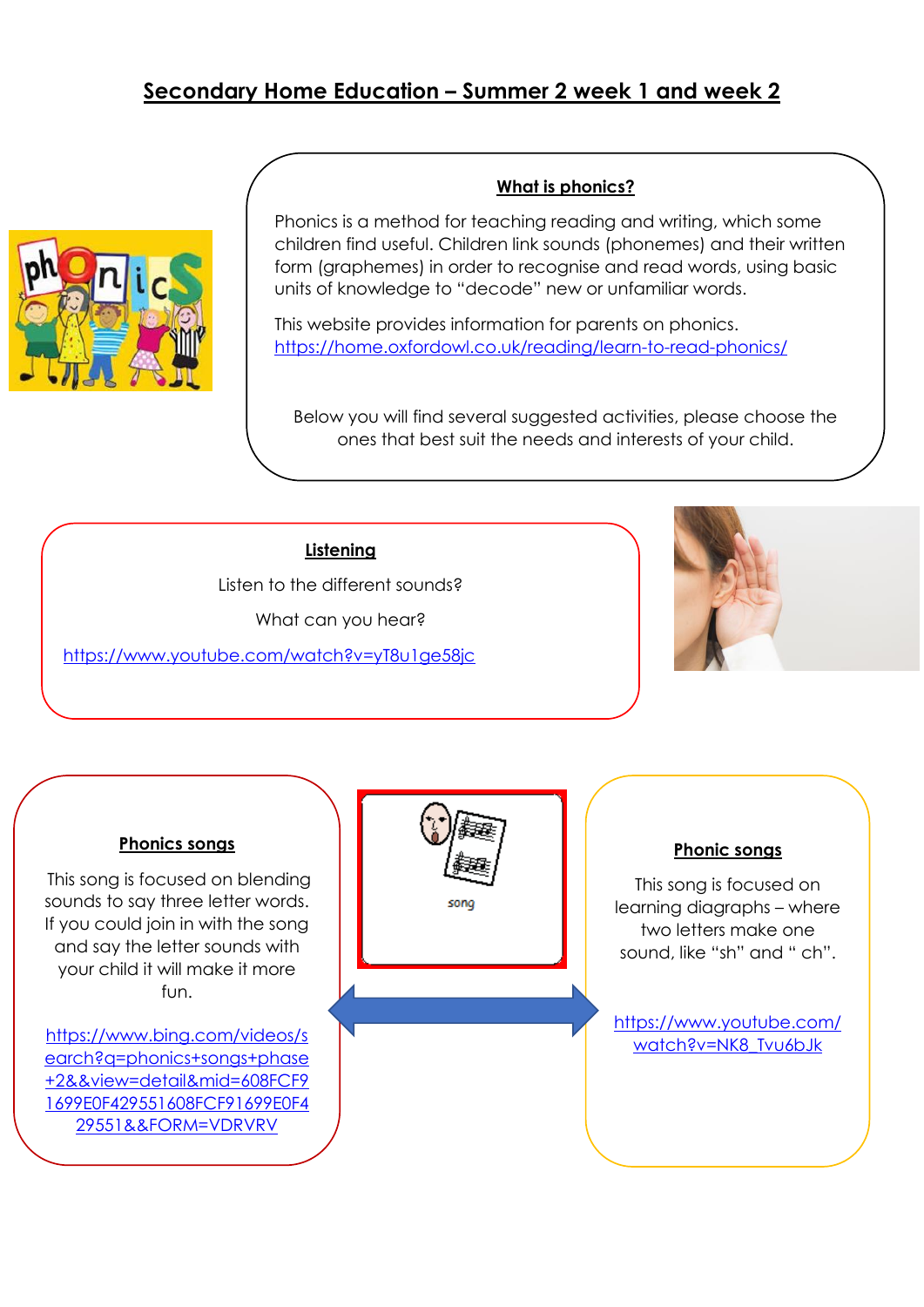Strathmore learners love...

Listen to the sounds with your child. What can you hear?

<https://www.youtube.com/watch?v=yT8u1ge58jc>

Play I spy with your child. Point to a picture that starts with the letter m, d, g, o, c and k.

[file:///S:/Classes/2019-2020/Andromeda/Phonics/Phase%202/i-spy-initial-sounds-phase-](file://///fs01/staff_area/Classes/2019-2020/Andromeda/Phonics/Phase%202/i-spy-initial-sounds-phase-2-phonics-m-d-g-o-c-k-activity.pdf)[2-phonics-m-d-g-o-c-k-activity.pdf](file://///fs01/staff_area/Classes/2019-2020/Andromeda/Phonics/Phase%202/i-spy-initial-sounds-phase-2-phonics-m-d-g-o-c-k-activity.pdf)

[file:///S:/Classes/2019-2020/Andromeda/Phonics/Phase%202/i-spy-initial-sounds-phase-](file://///fs01/staff_area/Classes/2019-2020/Andromeda/Phonics/Phase%202/i-spy-initial-sounds-phase-2-phonics-s-a-t-p-i-n-activity_ver_1.pdf)

Play a rhyming game with your child. Use the pictures to help you. [file:///S:/Classes/2019-](file://///fs01/staff_area/Classes/2019-2020/Andromeda/Phonics/Phase%203/Rhyming%20Bingo%20Set.pdf) [2020/Andromeda/Phonics/Phase%203/Rhyming%20Bingo%20Set.pdf](file://///fs01/staff_area/Classes/2019-2020/Andromeda/Phonics/Phase%203/Rhyming%20Bingo%20Set.pdf)

# **Books with phonics to read**

Listen to the story- what sounds can you hear?

[https://www.bbc.co.uk/teach/school-radio/eyfs](https://www.bbc.co.uk/teach/school-radio/eyfs-listening-skills-weather/zvrcf4j)[listening-skills-weather/zvrcf4j](https://www.bbc.co.uk/teach/school-radio/eyfs-listening-skills-weather/zvrcf4j)

This book focuses on blending individual sounds to produce 3 letter words such as "ten".

[https://www.progressivephonics.com/attachments/article](https://www.progressivephonics.com/attachments/article/181/Beginner_Book_2_2015.pdf) [/181/Beginner\\_Book\\_2\\_2015.pdf](https://www.progressivephonics.com/attachments/article/181/Beginner_Book_2_2015.pdf)

This book focuses on the sounds "sh", "th" and "ch".

[https://www.progressivephonics.com/attachments/article](https://www.progressivephonics.com/attachments/article/18/Int_Book_1_revised_for_voice_th_screen_version.pdf) [/18/Int\\_Book\\_1\\_revised\\_for\\_voice\\_th\\_screen\\_version.pdf](https://www.progressivephonics.com/attachments/article/18/Int_Book_1_revised_for_voice_th_screen_version.pdf)

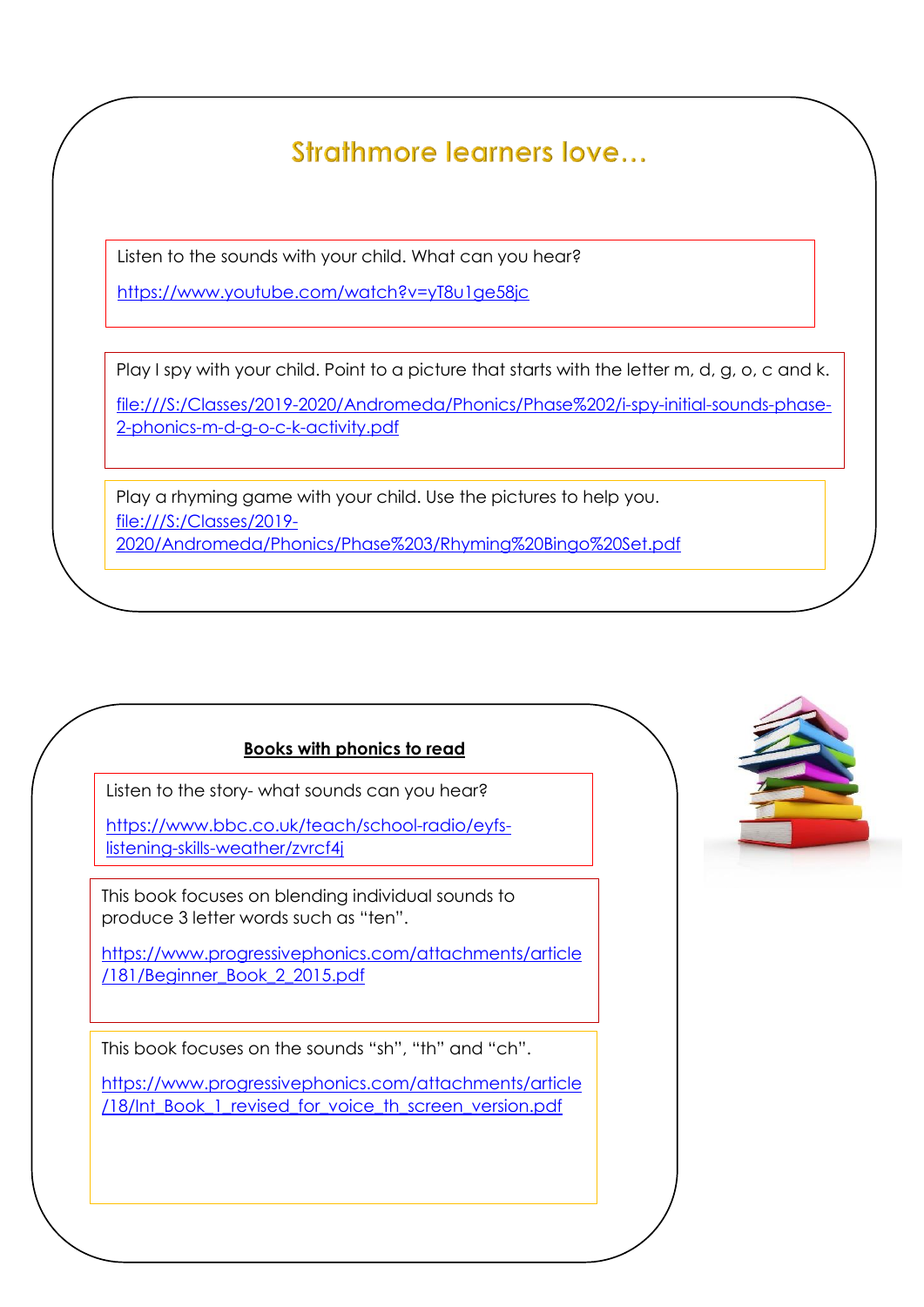

# **PHONICS SCAVENGER HUNT**

This game can be played indoors or outdoors. You just need a pen and a copy of the letter below. See if you can find something that begins with each letter in your house. For example: 'B' for Ball, 'D' for Dog etc. Cross them off as you go and see if you can complete the scavenger hunt. Good Luck!

# **A S B T M P C**

# **Listening walk**

Stand by a window, or when you're out on a walk with your child, listen for a minute to the different sounds you can hear. See if your child can correctly guess what 2 of the sounds they can hear are.